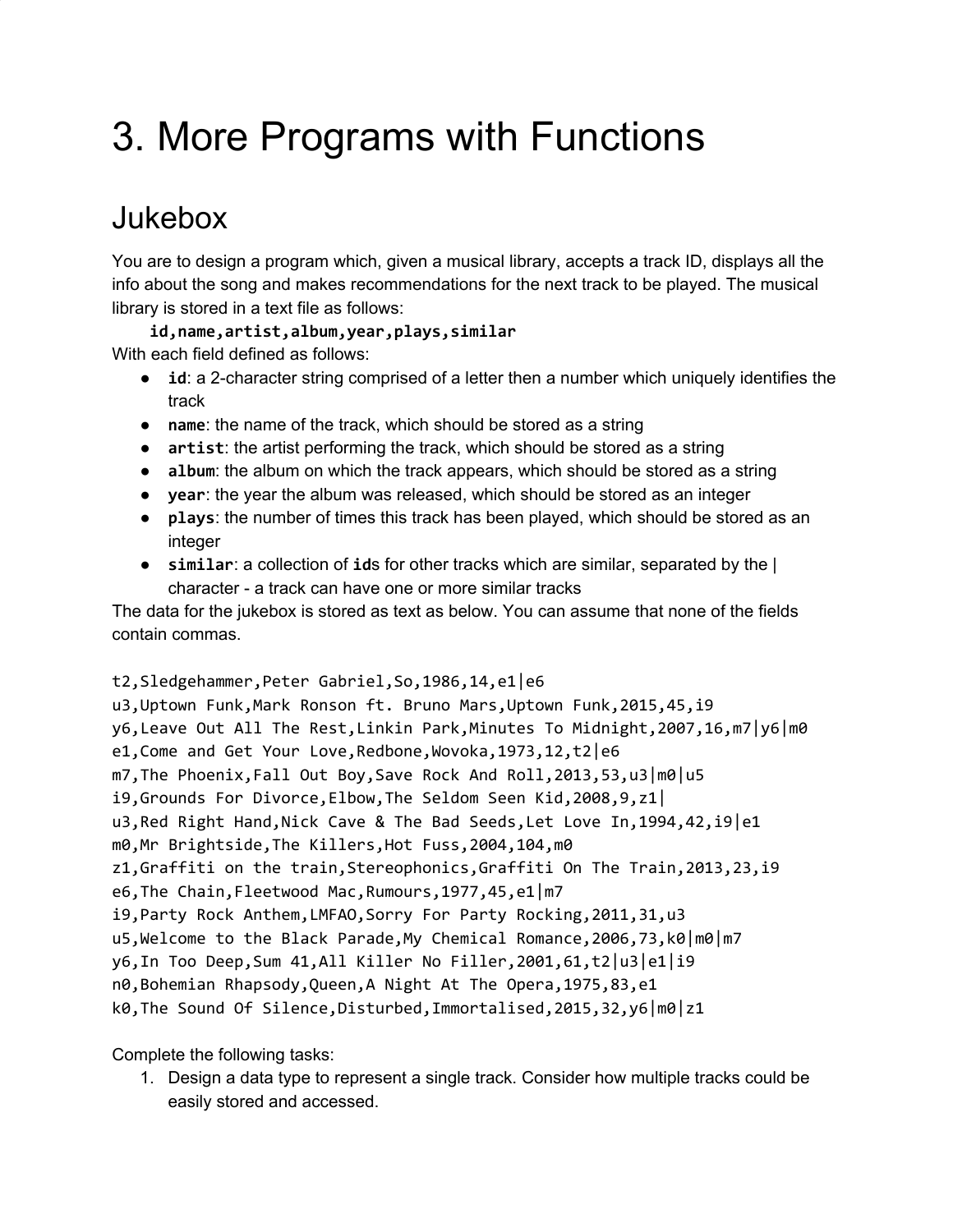- 2. Write a function that accesses the above data as a multi-line text file (i.e. each line represents a single track) and stores it in the format you have detailed above.
- 3. Write a function called **details( id )** that, given a track id, prints the track name, artist, album and year. Here is a sample output using the first line of the dataset: **Sledgehammer by Peter Gabriel from So (1986)**
- 4. Write a function called **similar( track )** that, given a track, prints the details of all similar tracks associated with the original. Here is a sample output using the first line of the dataset:

**Similar tracks: Come and Get Your Love by Redbone from Wovoka (1973) The Chain by Fleetwood Mac from Rumours (1977)**

5. Write a function called **play( id )** which, given a track id, prints "Now playing:" followed by the details of the track and the similar tracks. It should also update the dataset to increment the number of plays by 1.

Note: for any of the above tasks, if you wish to define supplementary functions, please do so. For example, you may wish to write a function which will handle traversing your dataset if this is functionality which you may want to reuse.

## FamilyTree

This question makes use of a dictionary format for representing a person that could be used to model family trees. The format has three entries, for the person's name, their parents, and their children. An example is as follows:

```
{ "name" : "Fred", "parents" : [], "children" : [] }
```
The parents and children entries can be empty lists, as above, in order to limit to extent of the family tree being recorded, in the case of parents, or because the person has no children, or because the person dictionary is under construction.

When parents or children are to be recorded, the relevant lists are extended. For example, if Fred has a child Harry, then this can be represented as follows, assuming the above dictionary is assigned to the variable fred:

```
harry = { "name" : "Harry", "parents" : [ fred ], "children" : [] }
fred[ "children" ].append( harry )
```
Using this method to link together dictionary instances, we could model a family tree such as the one below: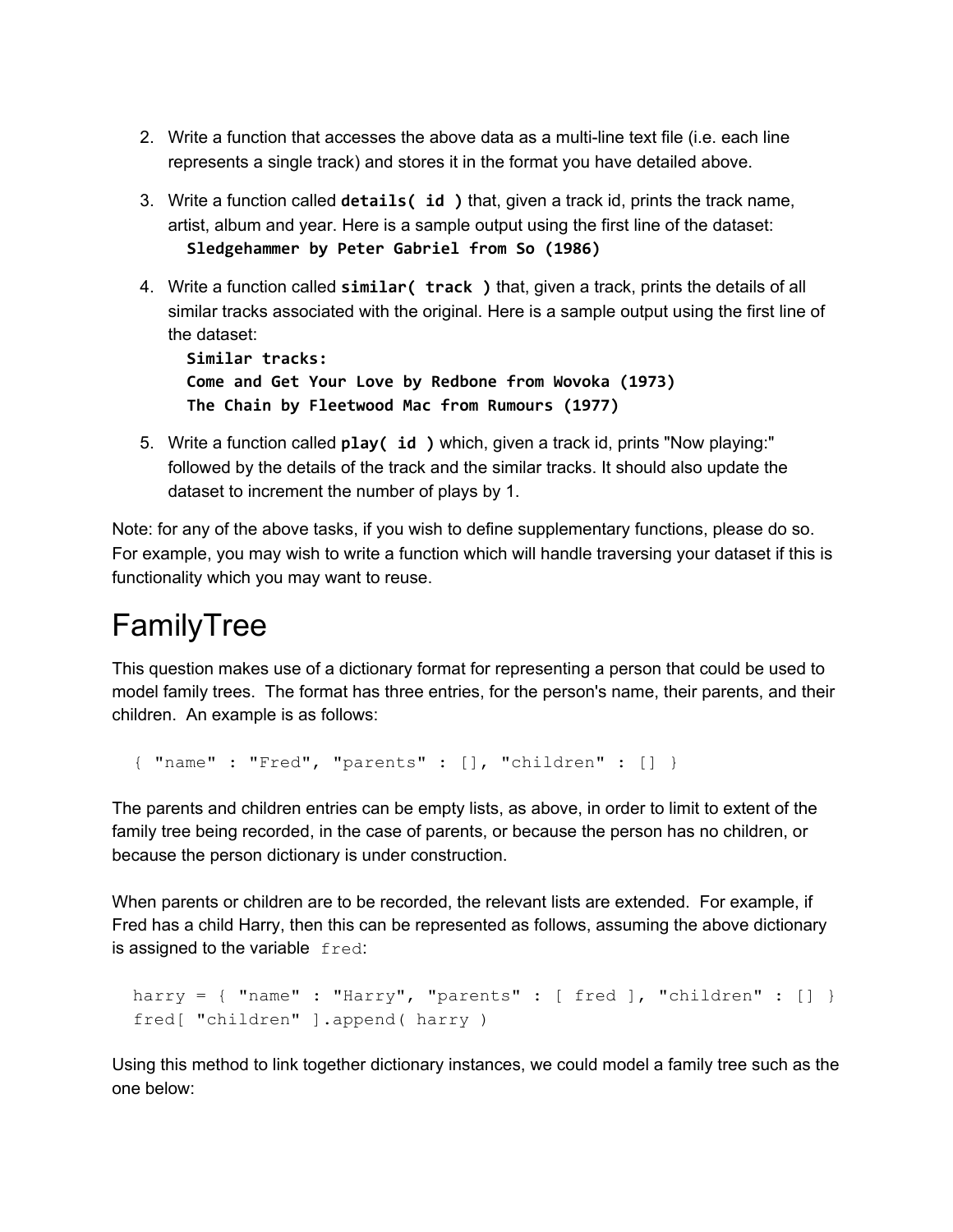

This would require 14 dictionaries, one for each of the family members in the tree, with all the appropriate links being recorded via updates to the "children" and "parents" entries in the relevant dictionaries.

Write functions according to the following specifications:

```
def printPerson( p ):
```
*Takes a person dictionary as parameter and writes out the name of the person and the names of the parents and children. For example, if the function was called passing the dictionary for* Alice *in the diagram, the following should be printed out:*

Name: Alice; Parents: Bea, Bob; Children: Cara, Alan, Danni

#### **def** siblings( p ):

*Takes a person dictionary as parameter and returns a list of the dictionary values for all siblings of the person that can be determined from the family tree. If none can be found, simply return an empty list. Step-siblings should be counted - but be sure to include any sibling only once. As an example, the siblings of Danni in the example above are Alan and Cara.*

#### **def** auntsUncles( p ):

*Takes a person dictionary as parameter and returns a list of the dictionary values for all aunts/uncles of the person that can be determined from the family tree, defined as brothers or sisters of the person's mother or father. If none can be found, simply return an empty list. As an example, the aunts/uncles of Harry in the example above are Alice and Ben.*

#### **def** cousins( p ):

*Takes a person dictionary as parameter and returns a list of the dictionary values for all cousins of the person that can be determined from the family tree. If none can be found, simply return an empty list. Remember that cousins can come via either parent. You should use the*